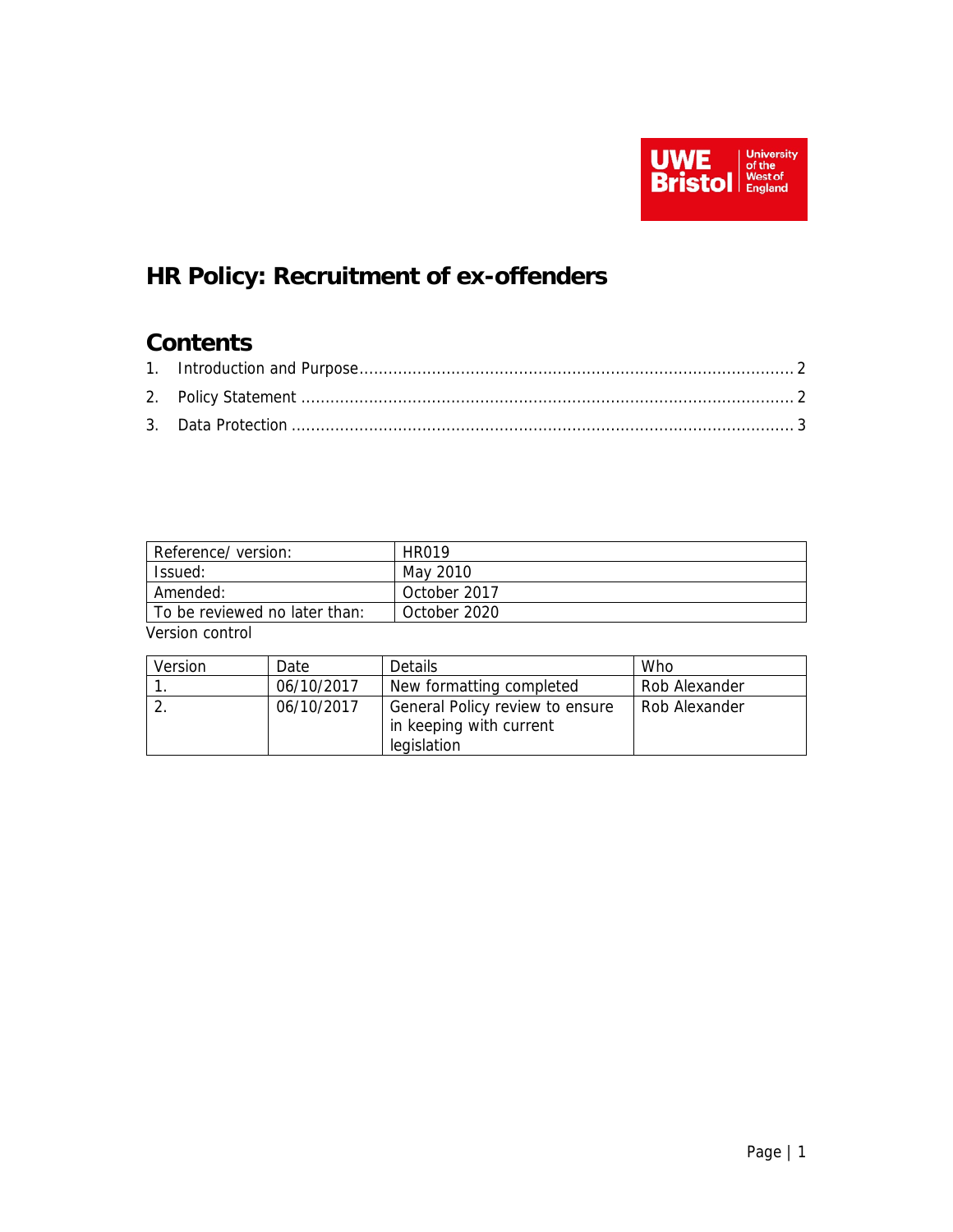### **1. Introduction and Purpose**

- 1.1 It is a requirement that all registered bodies must treat DBS applicants who have a criminal record fairly and do not discriminate because of a conviction or other information revealed.
- 1.2 It also obliges Registered Bodies have a written policy on the recruitment of exoffenders; a copy of which can be given to Disclosure applicants at the outset of the recruitment process.

#### **2. Policy Statement**

- 2.1 As an organisation using the Disclosure and Barring Service (DBS) to assess applicants' suitability for positions of trust, UWE complies fully with the DBS Code of Practice and undertakes to treat all applicants for positions fairly. It undertakes not to discriminate unfairly against any subject of a Disclosure on the basis of a conviction or other information revealed.
- 2.2 UWE is committed to the fair treatment of its staff, potential staff or users of its services, regardless of race, gender, religion, sexual orientation, responsibilities for dependants, age, physical/mental disability or offending background.
- 2.3 We actively promote equality of opportunity for all with the right mix of talent, skills and potential and welcome applications from a wide range of candidates, including those with criminal records. We select all candidates for interview based on their skills, qualifications and experience.
- 2.4 A Disclosure is only requested after a thorough risk assessment has indicated that one is both proportionate and relevant to the position concerned. For those positions where a Disclosure is required, all job adverts and recruitment briefs will contain a statement that a Disclosure will be requested in the event of the individual being offered the position.
- 2.5 Where a Disclosure is to form part of the recruitment process, we encourage all applicants called for interview to provide details of their criminal record at an early stage in the application process. We request that this information is sent under separate, confidential cover, to a designated person within UWE and we guarantee that this information will only be seen by those who need to see it as part of the recruitment process.
- 2.6 Unless the nature of the position allows UWE to ask questions about your entire criminal record, we only ask about 'unspent' convictions as defined in the Rehabilitation of Offenders Act 1974.
- 2.7 We ensure that all those at UWE who are involved in the recruitment process have been suitably trained to identify and assess the relevance and circumstances of offences. We also ensure that they have received appropriate guidance and training in the relevant legislation relating to the employment of ex-offenders, e.g. the Rehabilitation of Offenders Act 1974.
- 2.8 At interview, or in a separate discussion, we ensure that an open and measured discussion takes place on the subject of any offences or other matter that might be relevant to the position. Failure to reveal information that is directly relevant to the position sought could lead to withdrawal of an offer of employment.
- 2.9 We make every subject of a Disclosure Barring Service check aware of the existence of the DBS Code of Practice and make a copy available on request.